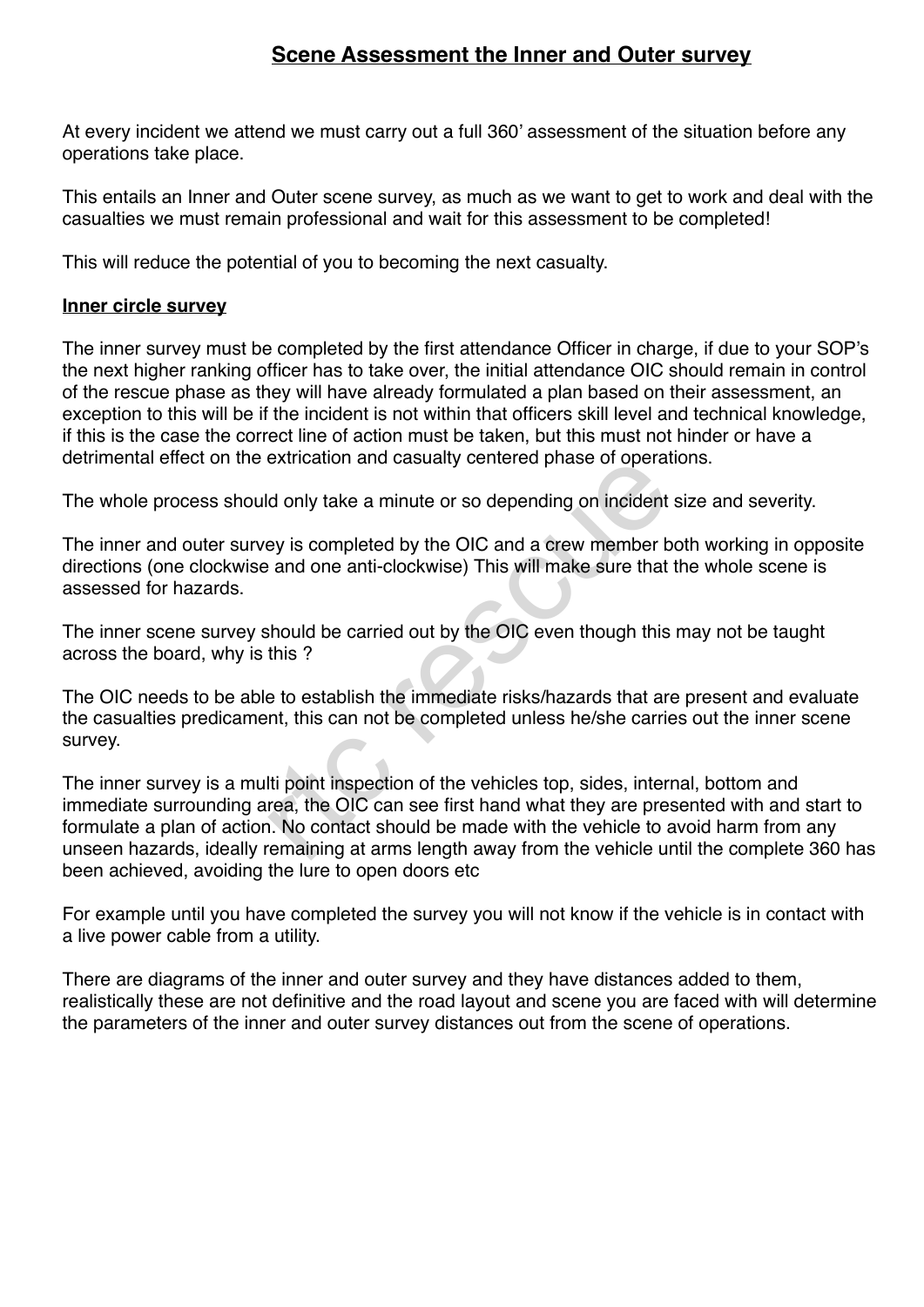

The list is not exhaustive and will be determined by the situation, the inner survey should enable the OIC to pick up such information as:

Immediate dangers to life and health Vehicle type Vehicle status (on or off) Additional Stability problems Automotive power SRS activated and non activated Number of occupants Access / points of access Level of entrapment Casualty condition Ignition keys

If after this assessment a Rapid extrication is needed, protocols for this are:

Only to be called by the medics if a thorough understanding of this terminology is understood by all those on scene.

Can be called by the OIC if that is your procedures.

Incidents in isolated locations, this may by called by the fire officer if they are first on scene, if it is deemed that it will have a beneficial outcome for the casualty.

A rapid extrication must not through caution to the wind, the OIC must not put the crew at risk unless a Risk v Benefit analysis has been carried out.

Crews must be fully aware of what the term Rapid Extrication means and the techniques that can be used to perform this, at no time should you falter from the casualty centered arena.